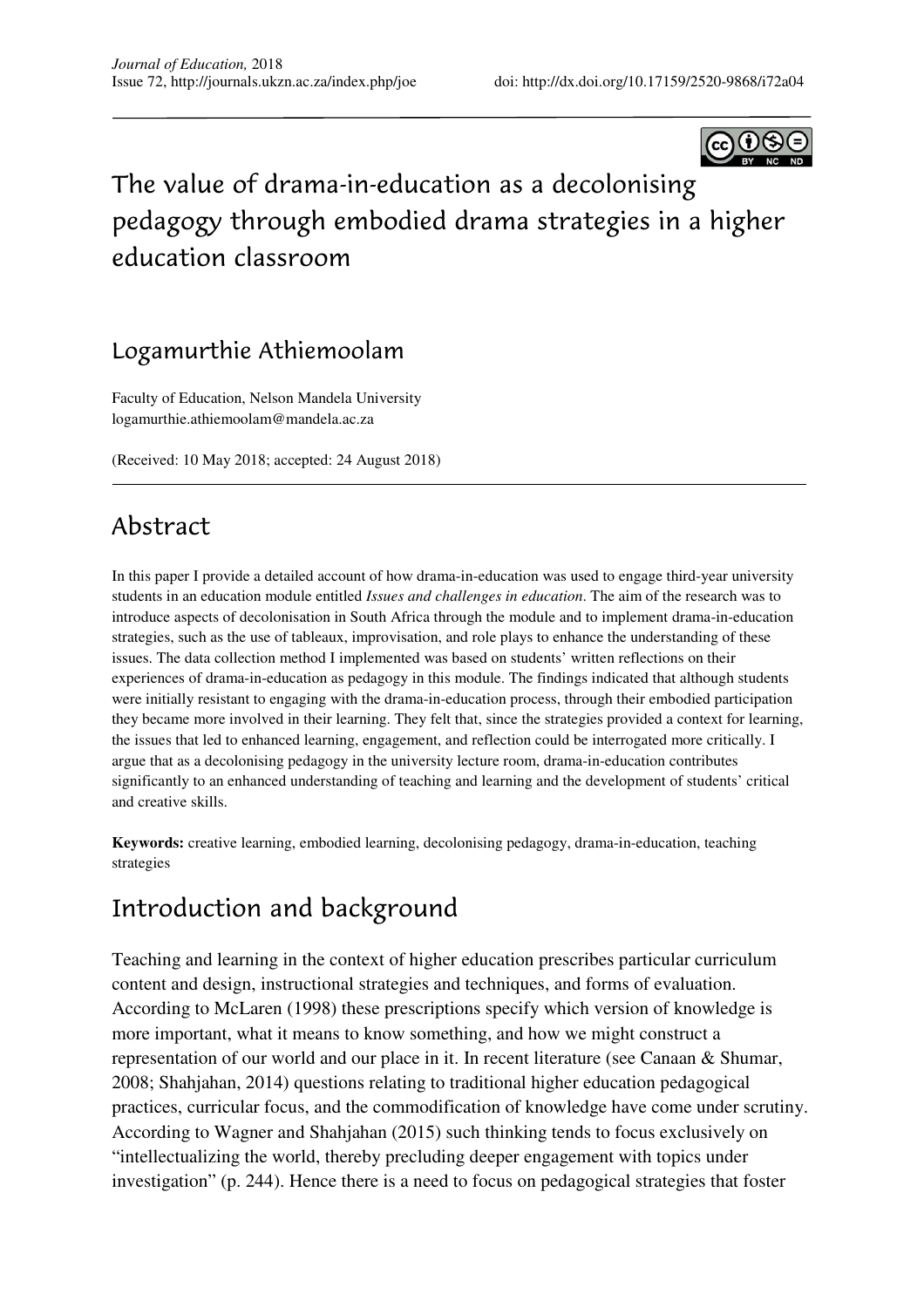embodied ways of knowing, that are "attentive to our bodies and its experiences as a way of knowing" (Freiler, 2008, p. 40) in anti-oppressive pedagogy.

Since teacher education programmes tend to be predominantly monocultural and conservative in terms of ideology (Beyer, 2001), rarely is there an attempt to include counter hegemonic teaching practices. It is in this traditional pedagogical framework of higher education that I sought to implement drama-in-education in a third-year education module to examine how it could subvert traditional ways of teaching and learning so as to embrace new ways of knowing. Although Wagner and Shajahan (2015) have pointed out that such an approach to teaching and learning across the curriculum in higher education is less common since it is confined mostly to specific fields such as language teaching and the dramatic arts, in the context of this study the use of the body through drama-in-education practices became central to the learning process.

It is with this background in mind that I aimed to explore how Intermediate Phase  ${\rm (IP)}^1$  preservice teachers experienced the implementation of drama-in-education as a decolonising pedagogy in this third-year education module. I deemed Critical Performative Pedagogy an appropriate theoretical framework for the purposes of this study since it is associated with embodied learning on both literal and figurative levels.

# Critical Performative Pedagogy (CPP) as a theoretical framework

In decolonising discourse linked to critical pedagogy the emphasis is on the ways in which education operates as a site of colonial power so that classrooms, curricula, and educational communities are "deeply implicated in the reproduction of colonial hegemonies" (Gatimu, 2009, p. 67). According to Giroux, central to any critical pedagogy is the need to "actively transform knowledge rather than consume it" (2011, p. 7). Critical pedagogy becomes performative when critical reflection is embodied and when teachers engage students in feeling and enfleshing theory in action (Giroux, 2011; McLaren, 1989; Pineau, 1994). In CPP, by crossing borders continually between and among their multiple identities and roles, students and teachers no longer remain fixed behind one theoretical mask, but negotiate instead among many (Goffman, 1959). As McLaren (1995) has pointed out, it is pivotal that we undo the myth of a fixed self if we hope to teach all students effectively in our multicultural classes. This is achieved through reframing teaching as a continually unfolding "ensemble of narratives and performances, rather than a linear accumulation of isolated, discipline-specific competencies" (Pineau, 1994, p. 10). The contextualisation of factual information in this way ensures that students are able to gain a deeper understanding of the human condition even as they are "consciously setting up and experiencing fictitious social situations" (Szauder, 2002, p. 6). Hence CPP probes the performative through reenactments

l 1

The schooling system in South Africa is divided into four phases: Foundation Phase (FP) (grades 1–3), Intermediate Phase (IP) (grades 4–6); Senior Phase (SP) (grades 7–9); and Further Education and Training (FET) (grades 10–12).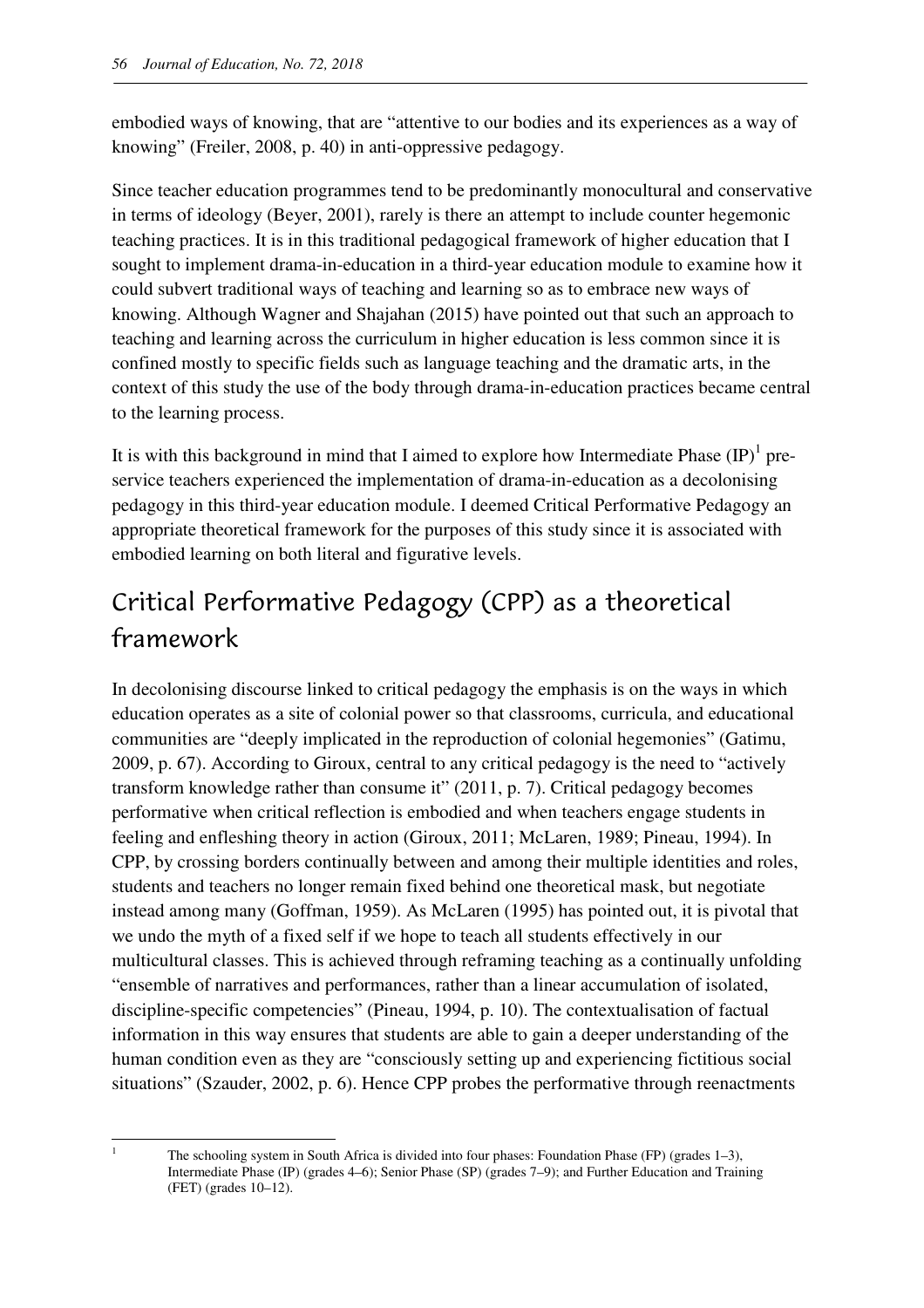in the improvised scenes of our everyday practices (Butler, 1988) and is, furthermore, also dialogic and participatory in nature (Harman & French, 2004).

For me, too, CPP is a "kinesthetic and multi-dimensional process that incorporates questions of systemic inequity, cultural hegemony and unequal access into teacher education" (Harman & French, 2004, p. 14) and the critically performative educator is one who "understands teaching to be an essentially improvised drama that takes place within a curricular narrative" (McLaren, 1988, p.174). Hence, I see drama-in-education as a mechanism through which CPP can be actualised. It can be construed as counter hegemonic in that it resists remaining within one particular discipline, insists always on being collaborative and contextualised, and acknowledges the body as a pivotal player in the classroom (Harman & French, 2004).

## Literature review

### Drama-in-education as a decolonising pedagogy

According to Kovacs (2014) drama-in-education is process-centred and considered to be reform pedagogy. Central to the methodology is a focus on learning by activity, problemsolving, action-reflection interplay, and discovery by experience (Bolton, 1999). The focus on the social construction of knowledge in drama enables students to realise that knowledge is both a product and a means of social contact (Szauder, 2002). This implies that in the *as if* world of drama, students need to use their existing knowledge, and, by interacting and collaborating with others, they gain additional information and make meaning that enables them to resolve certain challenges and issues. In this way the authenticity of the activity is emphasised in that learning is contextualised in both a fictitious context and as it applies to the real world. The manner in which the students represent their views through performancerole plays, tableaus and/or improvisation is influenced by their previous experience and knowledge. This focus on the real problems of life comes about in a protected environment that aims to facilitate learning through experience (Heathcote & Bolton, 1995).

According to Tejeda and Espinoza (2002) a decolonising pedagogy encompasses both an anti-colonial and decolonising notion of pedagogy as well as a decolonising pedagogical praxis. It is this anticolonial and decolonising theory and praxis that is vocal in its criticism that colonial domination and its ideological frameworks operate and are reproduced "in and through curricular content and design, the instructional practices, the social organisation of learning and the forms of evaluation that sort and label students into categories of failure and success at school" (p. 6). In the context of this study an anti-colonial and pedagogical praxis is seen to work to transform these dimensions of learning so that the university lecture room becomes a site for the development of a critical decolonising consciousness through the implementation of drama-in-education strategies. A decolonising pedagogical praxis challenges not only the forms, content, and intent of other pedagogies as these scholars have highlighted, but also requires "a complete reconceptualisation of the social organisation of learning" (p. 8) in the context of higher education. Such a reconceptualisation requires a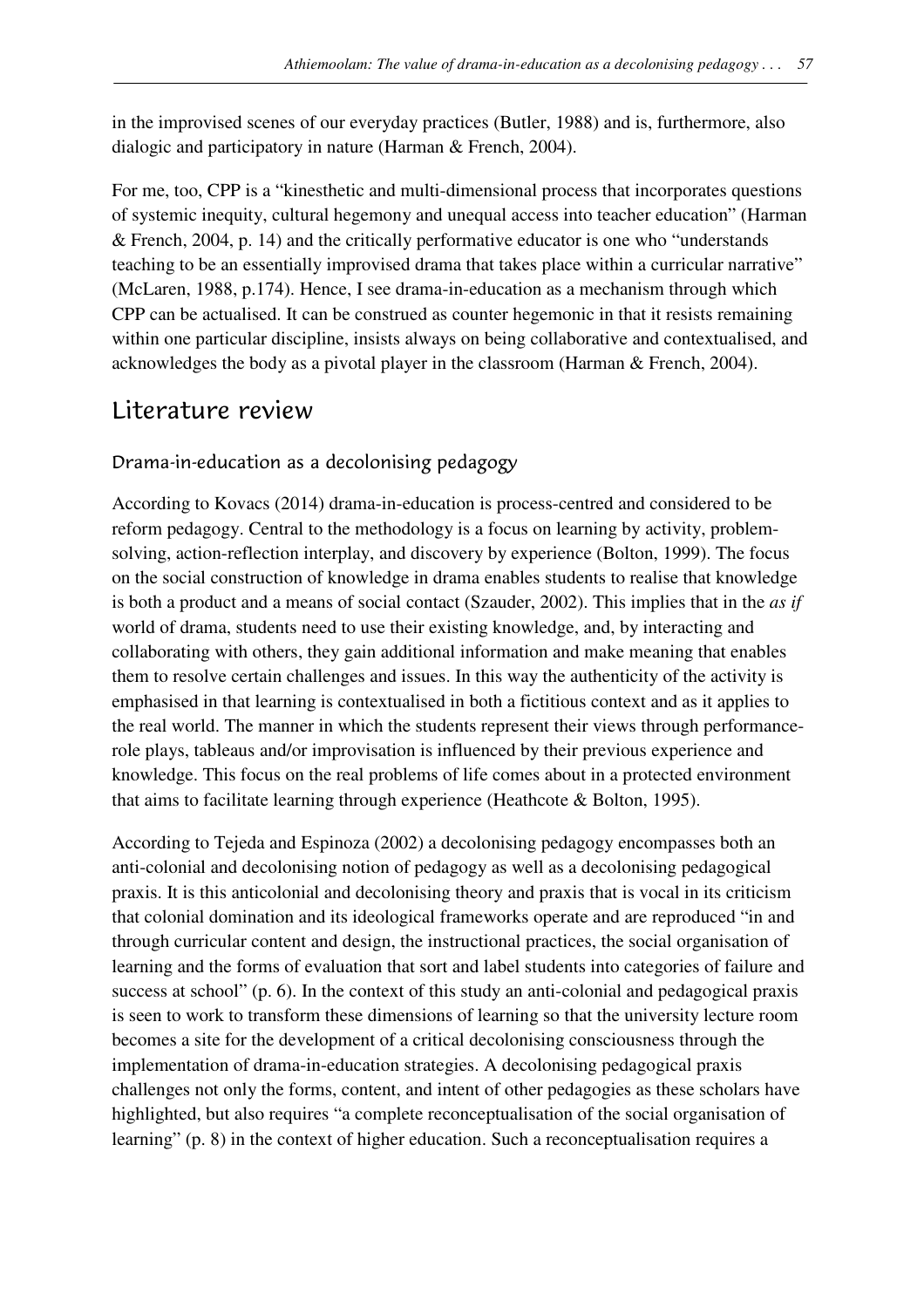transformation in the social and intellectual relationships among the participants both in the university and in the particular communities in which the university is located.

The advantages of using drama-in-education in the classroom are manifold since it has the potential to promote learners' "imagination, creativity, critical thinking, flexibility and expressivity" (Nicholsan, 2009, p. 14) without restricting their own abilities and talents and without limiting their personalities (Kalogirou, 2016). As a personality-centred method, often associated with reform pedagogy, drama-in-education aims to develop creativity, spontaneity, and communicative competence, preparing students to face real-life situations with less difficulty (Kovacs, 2014). The focus on learners' lived experiences through drama-ineducation leads to embodied learning since the content is more meaningful and this gives learning real purpose.

#### Embodied learning

In recent decades, as has been pointed out by Harman and French (2004), a number of educational scholars have written about the need for an enfleshed and embodied pedagogy (Giroux, 2011; hooks, 1994; McLaren, 1995; Pineau, 1998) but few seem to have gone beyond a theoretical and metaphorical exploration of the notion of what counts as performative. The use of the imagination, as highlighted by Freire (1998), is a significant feature of the performative process because the participants collaboratively reflect on how to create scenarios through performance that best reflect their lived experiences.

Through the reconstruction of their ideological bodies, teachers can gain new ways of being for themselves, their students, and their colleagues (Pineau, 2002). This "ideological body" (p. 44) to which she refers is a metaphor for how schools maintain gender, economic, and ethnic injustice. The classroom provides a site where "teachers' and students' bodies bring competing ideologies into confrontation" (Elliot, 2007, p. 10). This has been further discussed by McLaren (1989) who has contended that "students' bodies become sites of struggle in which resistance is a way of gaining power, celebrating pleasure and fighting oppression in the lived historicity of the moment and the concrete materiality of the classroom" (p. 170). Drama-in-education affords pre-service teachers the opportunity to project their interpretations of educational issues and challenges for deeper interrogation as they experience them through embodied learning. In this sense teaching and learning are not perceived as flat and finished but as multi-dimensional and multi-faceted. Pineau's (2002) notion of the "performing body" provides insights into how curricular and instructional models could be developed to enable students to be active and critical participants inside and outside the classroom. "Performing" in the context of critical performative pedagogy is radical since it involves a shift from the "body on display" to the "systematic exploration through enactment of real and imagined experience" (p. 50). In this study the students enacted scenarios, based on their lived experiences, during their school-based learning.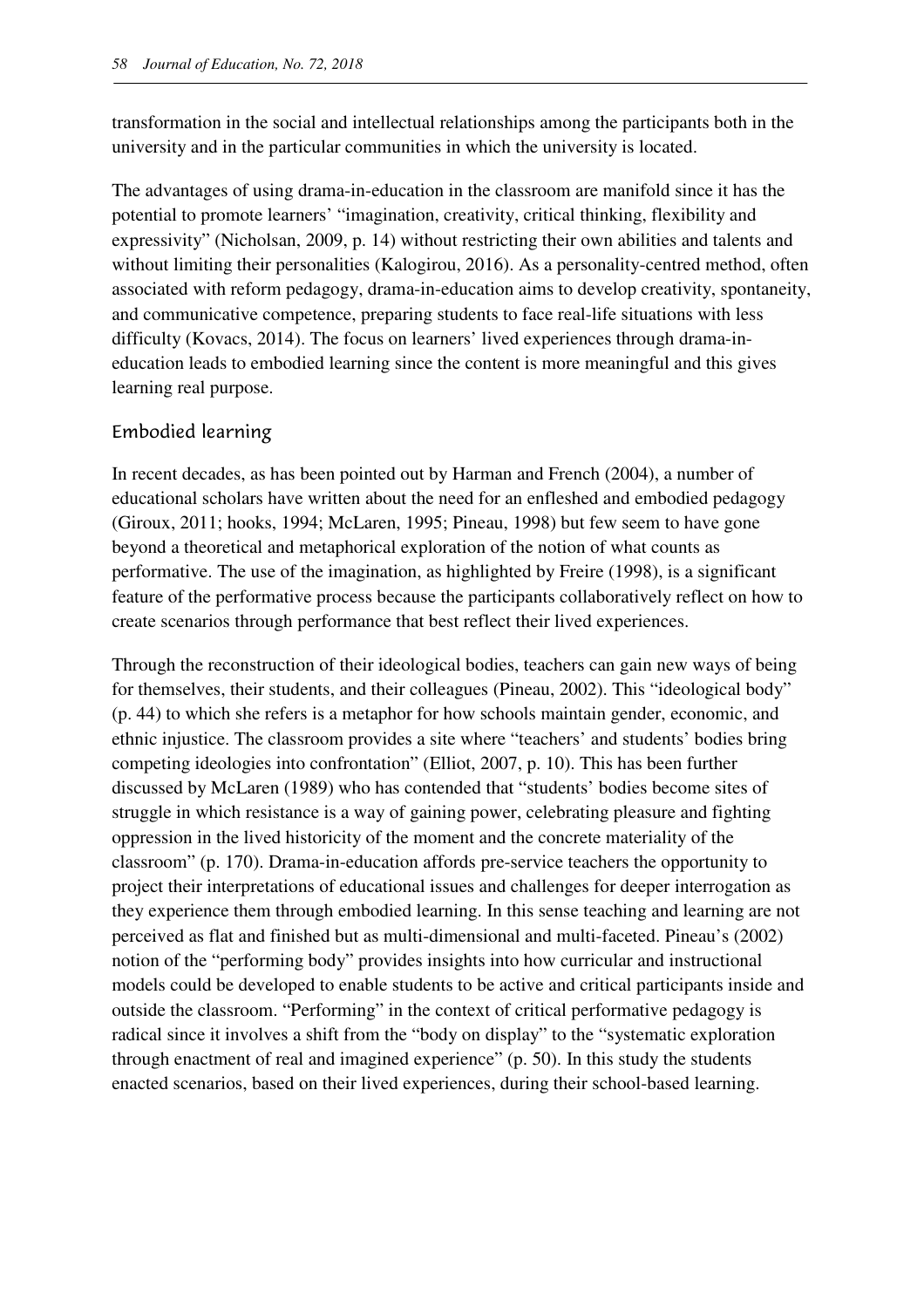# Research methodology and design

In keeping with the principles of qualitative research the purpose of my study was to construct detailed descriptions of social reality by "using the participants' natural language in order to come to a genuine understanding of their world" (de Vos, Strydom, Fouche & Delport, 2011, p. 66). In this case the language used to describe pre-service teachers' perceptions of the value of drama-in-education as a strategy to teach a third-year education module was elicited from the summative written reflections based on their drama-ineducation activities during classes. The phenomenological research design used for this study focused on a description of the "lived experiences of a phenomenon for several individuals" (Cresswell, 2007, p. 57). The sample was comprised of all 70 third-year B.Ed IP language students from diverse linguistic, ethnic, cultural, and religious backgrounds who attended the third-year Education module *(Issues and Challenges in Education–PGED (Programme Generic Education) 302)* that was presented through drama-in-education.

Data collected for the purposes of this study was based on summative written reflections at the end of the module in which students shared their views on drama-in-education as pedagogy used in teaching this third-year education module. The prompt that served to guide their writing was: Write a reflection on how you experienced drama-in-education as pedagogy in the delivery of the third year Education module (*Issues and Challenges in Education–PGED 302*).

The students' anonymity was safeguarded since they were not required to write their names on their written reflections, but just whether they identified as male or female for the purposes of reporting the findings. The written reflections were coded and analysed according to common themes arising from them.

My own position in the research process was to serve as facilitator of the module and not as an instructor, so I tried to share power by enabling students to contribute to the themes through their own creative pieces based on their experiences. Nevertheless, I am fully aware of the fact that in my capacity as lecturer/facilitator I still had more power than the students and that this represents an ethical challenge that could have had a bearing on the research.

The findings of the study are limited in that the sample included only one group of PGED 302 IP language students. Hence the findings, emerging from the study, cannot be generalised to all groups.

Overview of the module and drama-in-education strategies implemented

The PGED 302 module entitled *Issues and Challenges in Education* is a compulsory third year education module worth 15 credits for which all Bachelor of Education (FP, IP, SP, FET, and Post Graduate Certificate in Education (PGCE) students have to register. The module consists of the following ten themes which are covered over a period of two semesters (about 28 weeks) with a time allocation of one double period (70 minutes) per week: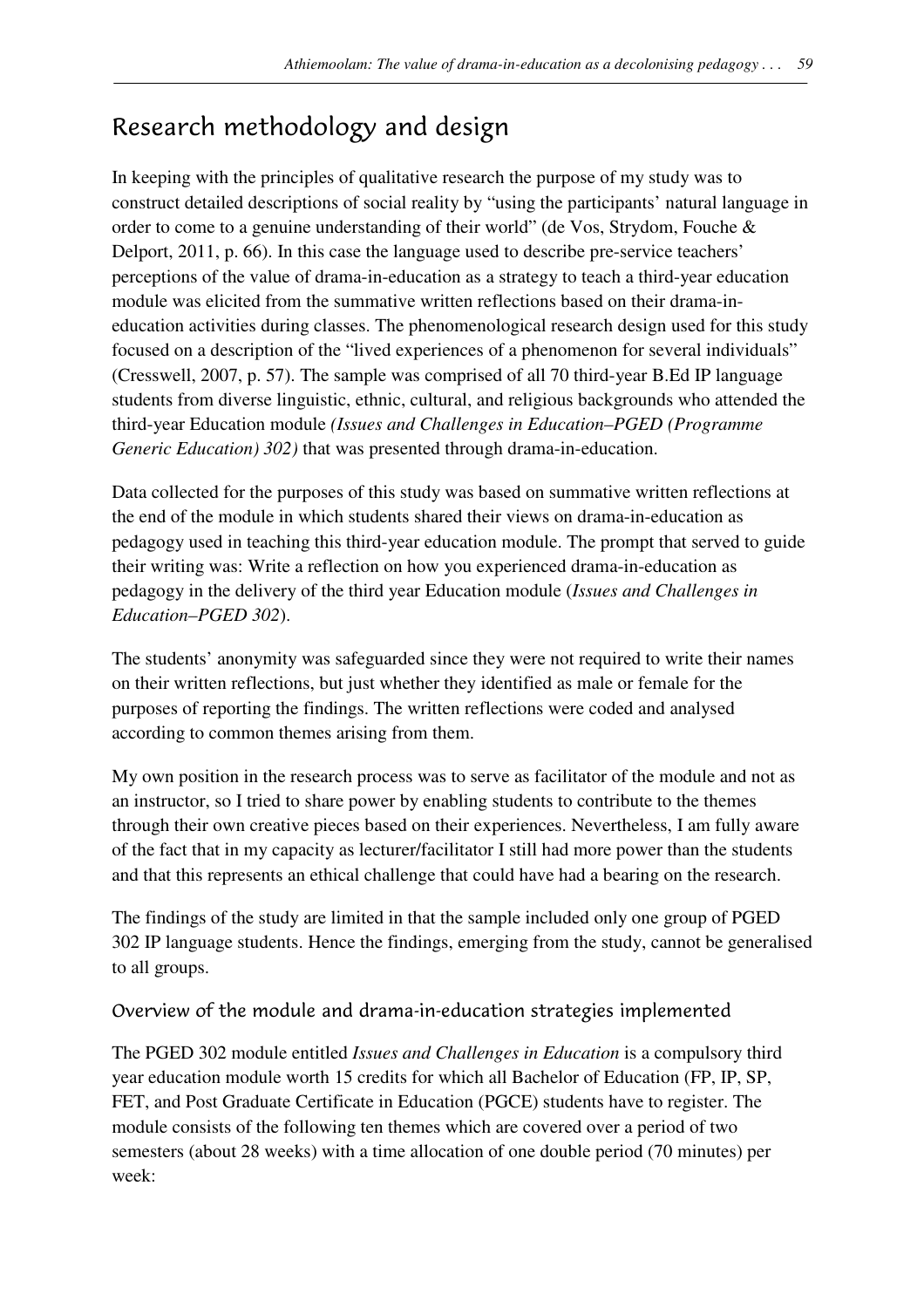- Unit 1: Theory and practice in shaping democratic schooling
- Unit 2: Paulo Freire and the humanising pedagogy
- Unit 3: Social justice in education
- Unit 4: Emancipation and empowerment in the context of schooling
- Unit 5: Social constructivism
- Unit 6: Teaching diverse learners
- Unit 7: Discipline in a diverse classroom
- Unit 8: Teaching in a linguistically diverse classroom
- Unit 9: Curriculum development to cater for diverse learners
- Unit 10: Collaborative action and schooling

Given the structured time allocation of the university programme each unit was covered in two to three double periods. Students were required to read prescribed articles and articles which they sourced independently, from a range of texts that were applicable to the theme, before each contact session. A typical session involved a short small-group discussion based on the theme, presentation of the drama-in-education activity according to the group's own interpretation, and questioning and reflecting based on the students' interpretation of the theme. One of the challenges was trying to fit these kinds of activities, all of which require more time than does the ordinary transmission lecture approach, into the university timetable and structure.

For each of the above-mentioned themes I designed a drama-in-education activity linked to the theme and I tried to ensure that students were afforded opportunities to experience a range of drama-in-education techniques including tableaus, improvisation, role plays, and combinations of these techniques as grounded in the work of Boal (1979) and Wagner (1979). The next section provides a brief outline of the drama-in-education strategies implemented for each of the units to demonstrate how the approach was implemented in this third-year education module.

The activity for Unit 1 required that students create tableaus (frozen scenes) on concepts of Gramscian and Freirean theory related to notions such as hegemony, intellectuals, the war of position, and the language of critique, dialogue and praxis. For Unit 2 students had to use tableaus to demonstrate their understanding, based on their readings, of what is meant by a humanising pedagogy. Unit 3, based on Social Justice, saw students, who had read an article on the marginalisation of lower socio-economic learners, presenting role plays based on the narrative. For Unit 4 they had to present protest improvisations, based on issues that were of concern to them in the university context. Unit 5 required that students demonstrate social constructivist principles through drama and for Unit 6 they had to stage short play sets on diversity based on various readings and their own experiences. For the unit on discipline in the diverse classroom (Unit 7) students had to read articles based on disciplinary challenges in classroom contexts and create a short improvised scene in which they highlighted their issues of concern. For the unit on linguistic diversity (Unit 8) students had to showcase issues and challenges relating to the implementation of linguistic diversity in school contexts through role plays. The activity for Unit 9 involved the design and presentation of a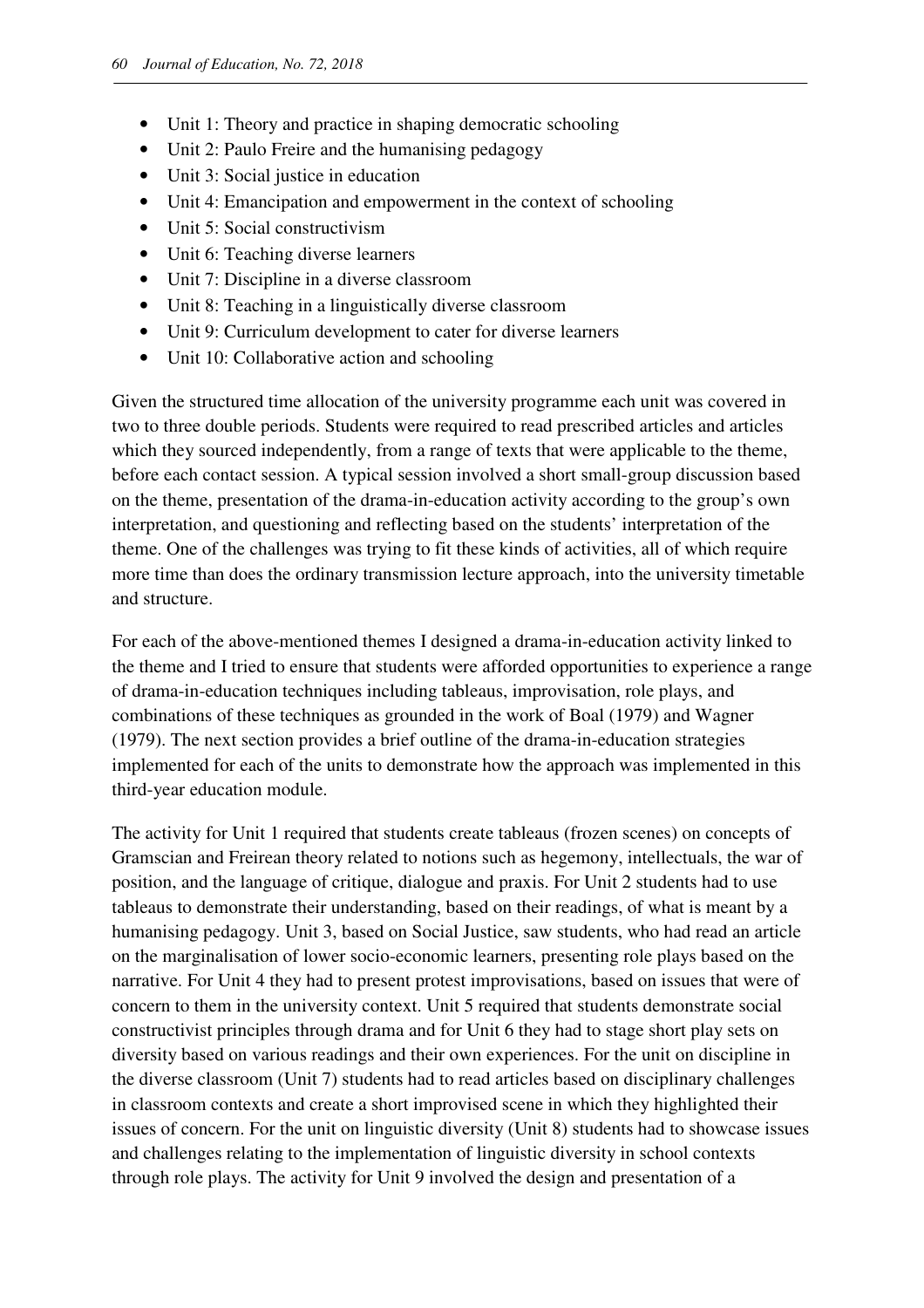curriculum that groups were required present, in role-play, to the Department of Basic Education. The activity for Unit 10 on parental involvement led to the creation of a simulated conference on parental involvement during which students, in-role as speakers from various higher education institutions, presented academic papers on the theme.

Students were given the freedom to interpret the issues and challenges from multiple perspectives, based on their own experiences, that showcased their embodied learning in creative ways.

# Findings

The findings, arising from the study, indicate that although students were initially apathetic towards the implementation of drama-in-education as an approach to teaching and learning, they became aware of its value after continual exposure and came to feel that they benefitted immensely. Some of their initial fears included "not being comfortable to perform in front of the class due to a lack of confidence" (S#15) and that it was a "waste of time as the lecturer was not presenting a lecture *per se* but expected them to take the lead in the lecture" (S#11). Some also felt that this approach unsettled them because they "did not receive the material and powerpoints to prepare for tests and exams" (S#18). S#41 and S#56 also reported that time constraints tended to pose a challenge since "we were not always able to complete all the plays in one session" (S#41) "and sometimes discussion time was limited" (S#56). In spite of their initial scepticism and the issues with time constraints, however, the students indicated that they found the experiences overwhelmingly positive. The randomly chosen extracts below are reminiscent of the general viewpoints of the students and were not selected to skew the findings in favour of drama pedagogy.

### Promotes multiple ways of viewing and learning

The students felt that drama-in-education created ample opportunities for a great number of ways of viewing since the groups showcased a range of issues on a particular theme. This served to enhance their insights especially since the class was very diverse in terms of ethnicity, gender, race, and religion. S#10 summarised this view,

I realised that while watching my classmates' performance that everyone interprets the same information in a different way. With that said, it made me realise that my future learners will also interpret knowledge differently.

Quite clearly, this student was aware that she was being prepared for a role beyond the confines of the lecture room. The many perspectives of reality showcased through the various dramatic strategies broadened the students' perspectives even as they gained new insights. This viewpoint was expressed by S#8,

The drama in education strategies also helped me to view other students' perspectives on the content which made my thinking broader and more complex.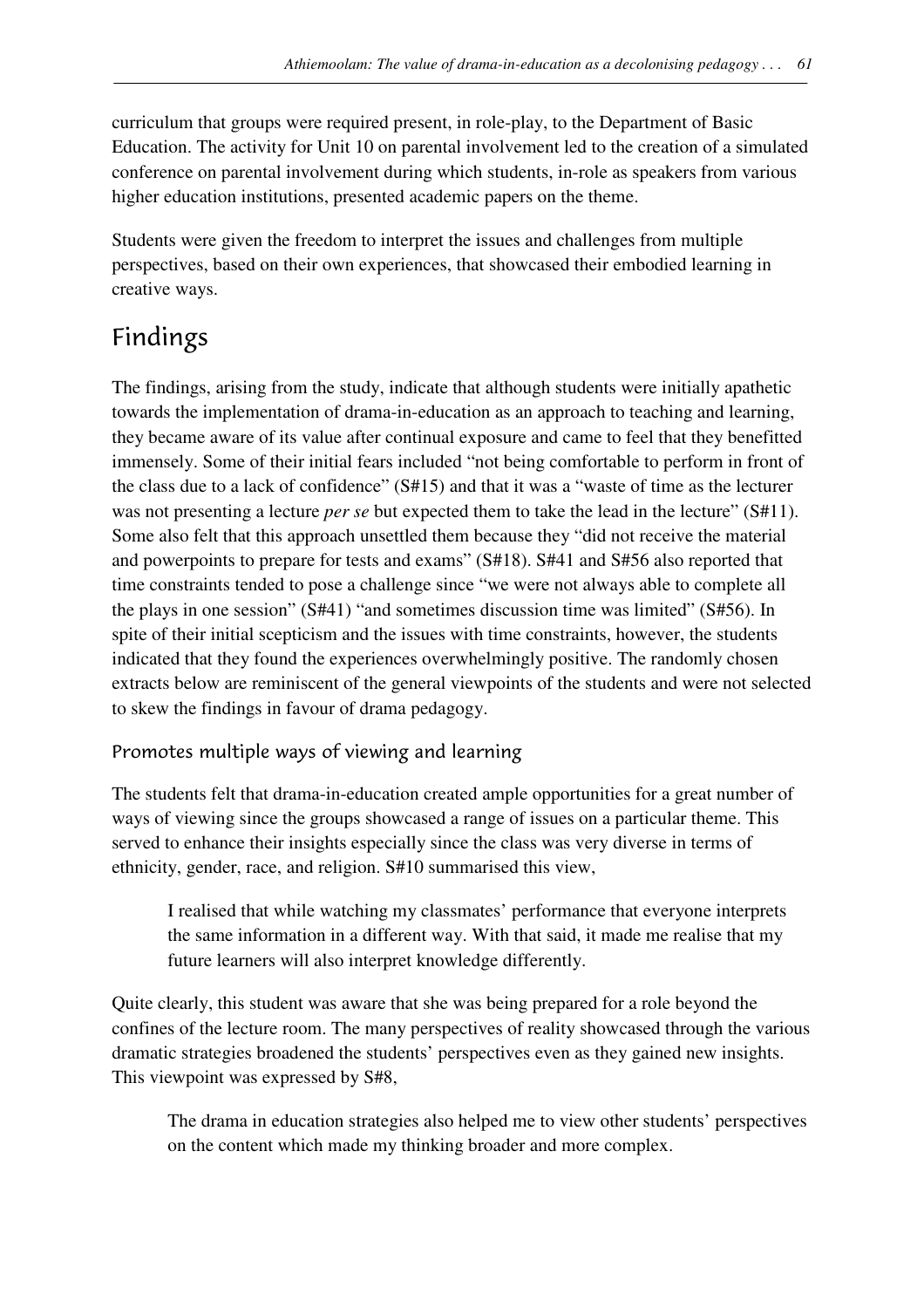The fact that students were motivated to portray the themes in their own creative manner gave them, as highlighted by S#13, an enhanced understanding of difference.

[We had] the opportunity to enhance our understanding of each concept and theme, since people understand things differently and as such they [were] given the opportunity to portray how they understand something and implement different strategies.

Since the participants were encouraged to pose questions and reflect on each dramatic performance they could clarify what they intended portraying, why they portrayed it in a particular manner, and what message they aimed to convey through the performance. S#30 pointed out,

We [students] learnt a lot about others and how they interpreted different information and how they put it to use in different forms.

The students' viewpoints indicated that drama pedagogy enabled them to examine issues and challenges in education from various vantage points that lead to enhanced learning and understanding.

Enhances understanding of the humanising pedagogy, hegemony, and diversity

A major advantage of this approach was that it served to enhance students' understanding of the humanising pedagogy (Unit 2), hegemony (Unit 1), and diversity (Units 6 and 8) in the context of South African schooling. In her reflection on the learning that emerged from the drama-in-education process, S#20 explained that, in the group's presentation of Freirean theory (Unit 2), in which they critiqued the banking model, they were always presented with two opposing scenes.

First scene would show how the model is used currently at schools where the teacher[s] perceive themselves as always right and the learners as empty vessels; the scene would then change to scene 2 where we [were] shown as students how to not encourage the banking model but see ourselves as mediators in a learner's education and not as the power source.

A number of students also felt that their understanding of the humanising pedagogy, as espoused by Freire (Unit 2), was enhanced by the drama-in-education activities. As S#40 said,

You as a teacher need to remember that the children you teach are human beings and need to be treated with dignity. We had a teacher in the front of a class sitting and teaching. She didn't care about the students and she didn't care to adapt the work to make the children understand.

S#55 explained that through the performances she realised that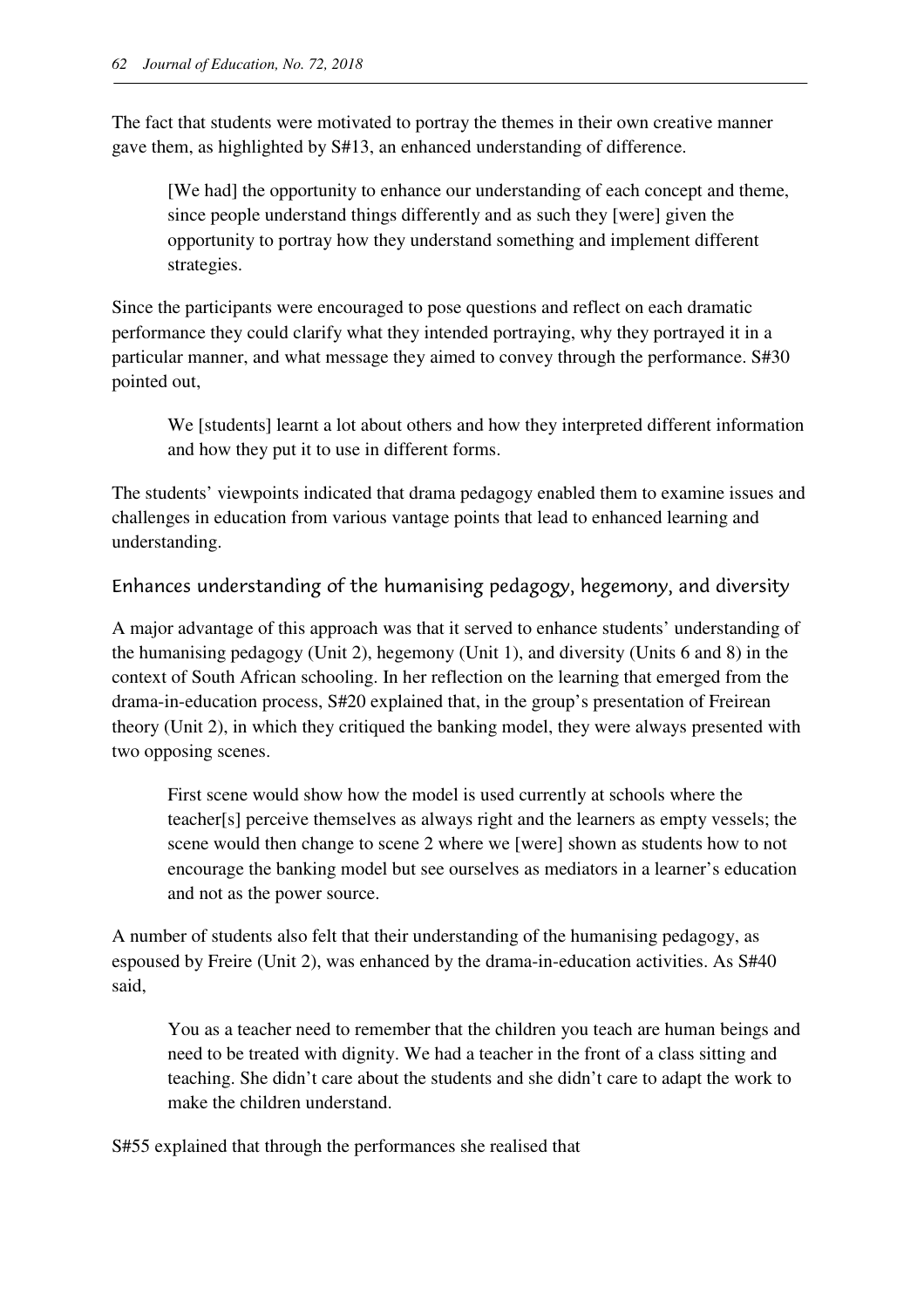teaching is not always about standing in front of your learners and teaching. Humanising pedagogy involves including all learners through learning, using different ways of teaching.

S#63, in reflecting on her group's role play on the humanising pedagogy, (Unit 2) felt that the manner in which the sessions were devised mirrored the humanising approach to teaching and learning. This served to provide her with a better sense of the crux of the humanising pedagogy.

The topic I enjoyed most was humanising pedagogy and how we acted as if we were robots being taught and all we could do was regurgitate—this was definitely the opposite of what I have experienced in the PGED 302 class.

A number of students commented on how they became more aware of diversity-related issues in multicultural classes. One of them, in reflecting on how the theme of diversity (Unit 6) was developed among the various groups through their play sets, described the pieces as "fun, interesting and educational" which enabled her to "become more open to the concept" (S#43). In reflecting on how diversity related issues (Unit 6) were enhanced through the plays S#50 explained,

I loved it when we used drama to see what our class's perspective on diversity was. It was great to see that they understood that diversity is much more than the colour of our skin and that diversity can also be among the same racial, religious, political and cultural group.

This account indicates that the plays highlighted a range of diversity-related issues and served to expand students' narrow understanding of the concept beyond race and colour. In his reflection on his group's interpretation of linguistic diversity S#36 reflected that

in my group we highlighted the diverse cultures through language and the fact that English is regarded as a superior language by us, even if maybe one race [of] children are together they speak English rather than to speak their own language. We raise the issue that why can't we be given the opportunity to express ourselves in our own language (isiXhosa).

Through focusing on the issue of language (Unit 8) in this way the group demonstrated that as future teachers it is imperative for them to be aware of linguistic diversity in their classes. This portrayal enabled other students in the class to become more aware of the value of mother-tongue teaching. S#23 described her own learning on the issue.

One group showed how the issue of diversity (the teaching in the dominant languages) affects the majority and how it should/can be addressed. I felt that my knowledge was overall enhanced in a way that as a future teacher I will know how to deal with certain issues that arise in school context and in society especially relating to mother tongues.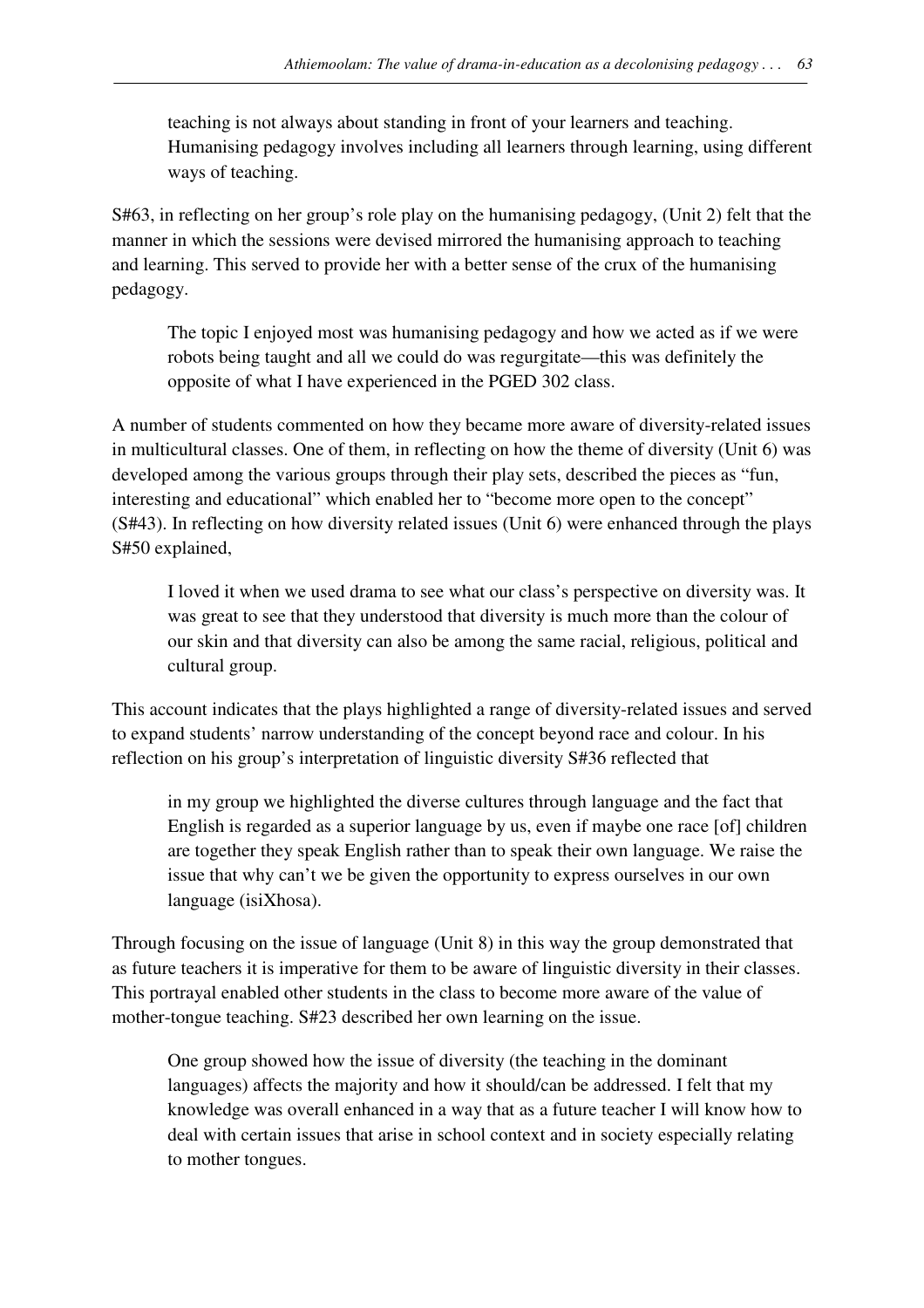Students engaged in positive ways with diversity (Unit 6) as described by S#31.

Being a diverse group, drama equipped us to embrace our diversity individually and as a group and each contact session became a learning to learn experience.

Most students indicated that they struggled initially to comprehend Gramscian theory (Unit 1) from the readings, but when the groups demonstrated concepts such as hegemony and the war of position through tableaus (Unit 1), they were able to understand the concepts more readily. This viewpoint was summed up by S#26, who said,

I feel that the drama helped me to remember and understand things better especially Gramscian theory. So, when groups did their tableaus and explained it I understood and found myself forming my own ideas and even adding to the thoughts I already had.

Through the tableaus, students were able to examine how hegemony (Unit 1) is related to social justice issues and how power relations in society determine who the beneficiaries and who the victims are. In reflecting on their representation of hegemony S#18 highlighted his learning.

For example, I will always remember the hegemony that is the inequality of the system which we portrayed in our tableau. We acted out the social justice aspect of children not having food for lunch vs those students that do have lunch. We also approached and changed the scene to be positive.

The above extracts illustrate that through embodied learning students' understanding of social justice issues was enhanced.

#### Focusing on lived experiences leads to embodied learning

Students found the incorporation of their lived experiences into the dramatic portrayals in all the units presented productive since it enabled them to examine various issues and challenges in education from informed positions. This gaining a better understanding of the issues through lived experiences was summed up by S#6.

I also feel like using everyday situations in our presentations/plays gives us an opportunity to link the work that we are doing with real life situations which betters our understanding.

Students felt that since content was integrated into lived experiences this made learning more meaningful and relevant to their lives. As S#28 put it,

I also think that learning should not only be based on content but content itself need to be integrated to our everyday lives in order for us to understand and learn, for example the theme of diversity that was acted by one of the group's helped us to understand diversity within context.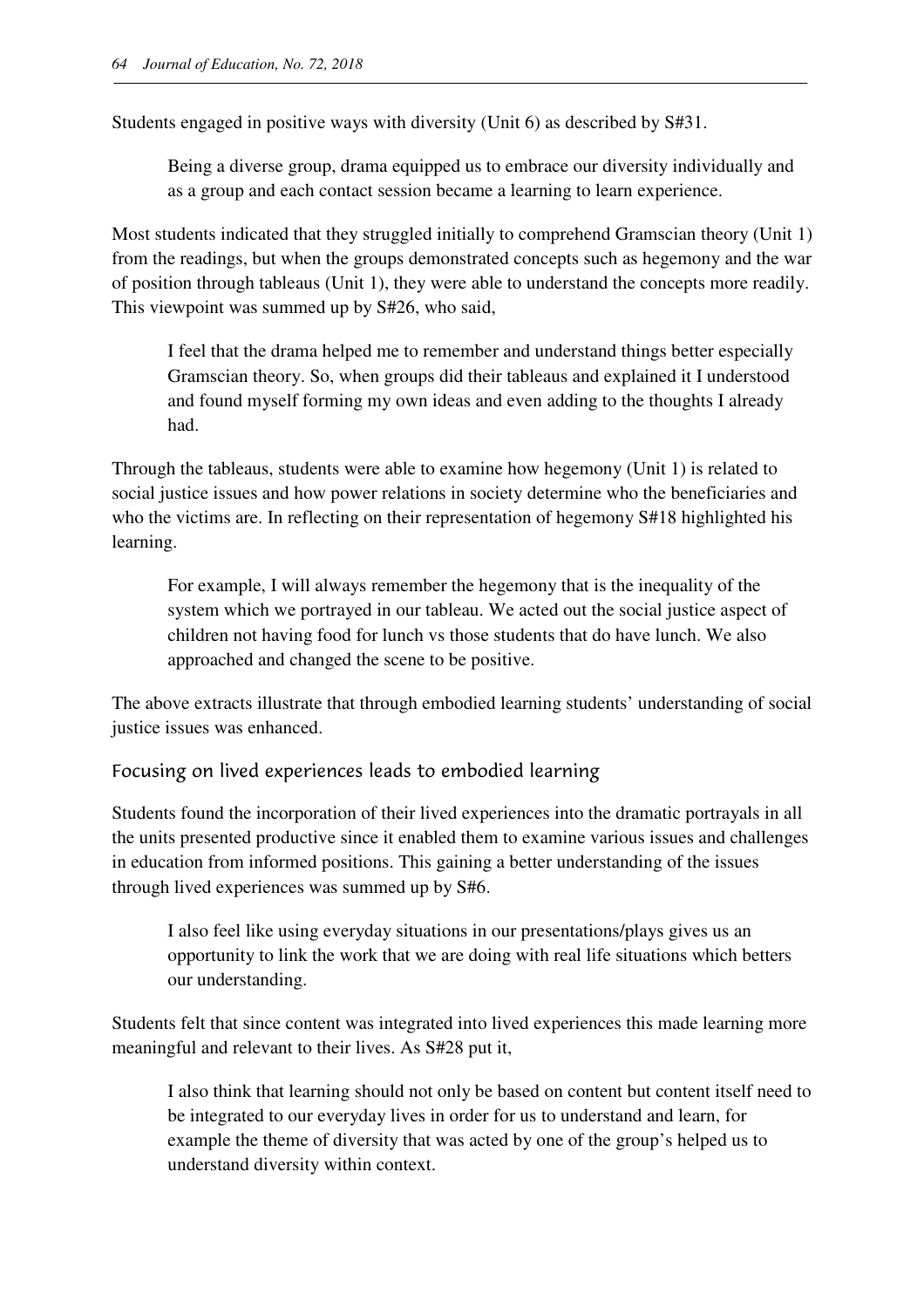In some instances, the opportunity for reflective practice in all the units based on lived experiences through enactment led to shifts in viewpoints and consciousness as participants became more aware of insights and experiences to which they had not been exposed in the past. S#60 described this effect.

Drama-in-education helped me to understand each topic/theme in the PGED 302 module and has changed some of my perspectives (consciousness/reflecting/adapting) over time.

It emerged from students' feedback that the focus on their lived experiences, as part of the drama-in-education process, created opportunities for more engaged learning that led to the development of enhanced critical reflective skills.

#### Drama-in-education enhances understanding of abstract concepts

A number of students commented on the ability of drama-in-education to enhance learning, which enabled them to remember concepts, apply them to real experiences, and embody knowledge. As summed up by S#38,

The subject matter of the module as well as the way in which it was presented helped me build a framework in which I learn[ed] how to learn as well as how people think and learn.

The drama-in-education exercises enabled the students to gain a better understanding of abstract concepts since it encouraged the application of theory to practice. S#46 described his growth.

My knowledge was enhanced tremendously because sometimes the text in the study guides we are given can be difficult for a person like me, who has English as an additional language. The drama-in-education has broken down the content for me, not necessarily in words, but I could understand the gist of the topic through scenes displayed in class.

This was discussed further by S#42, who said,

The use of dramatisation, enactment and re-enactment clarified all topics covered, which to some extent were abstract concepts. Given the different and unique schooling backgrounds we came through and experienced, many times personalising abstract concepts enhanced understanding.

Embodied learning through drama-in-education led to a narrowing of the theory/practice divide. As S#15 articulated,

The use of drama-in-education expanded my knowledge on themes, because rather than having a theory-based approach, we were learning by doing/acting. It required us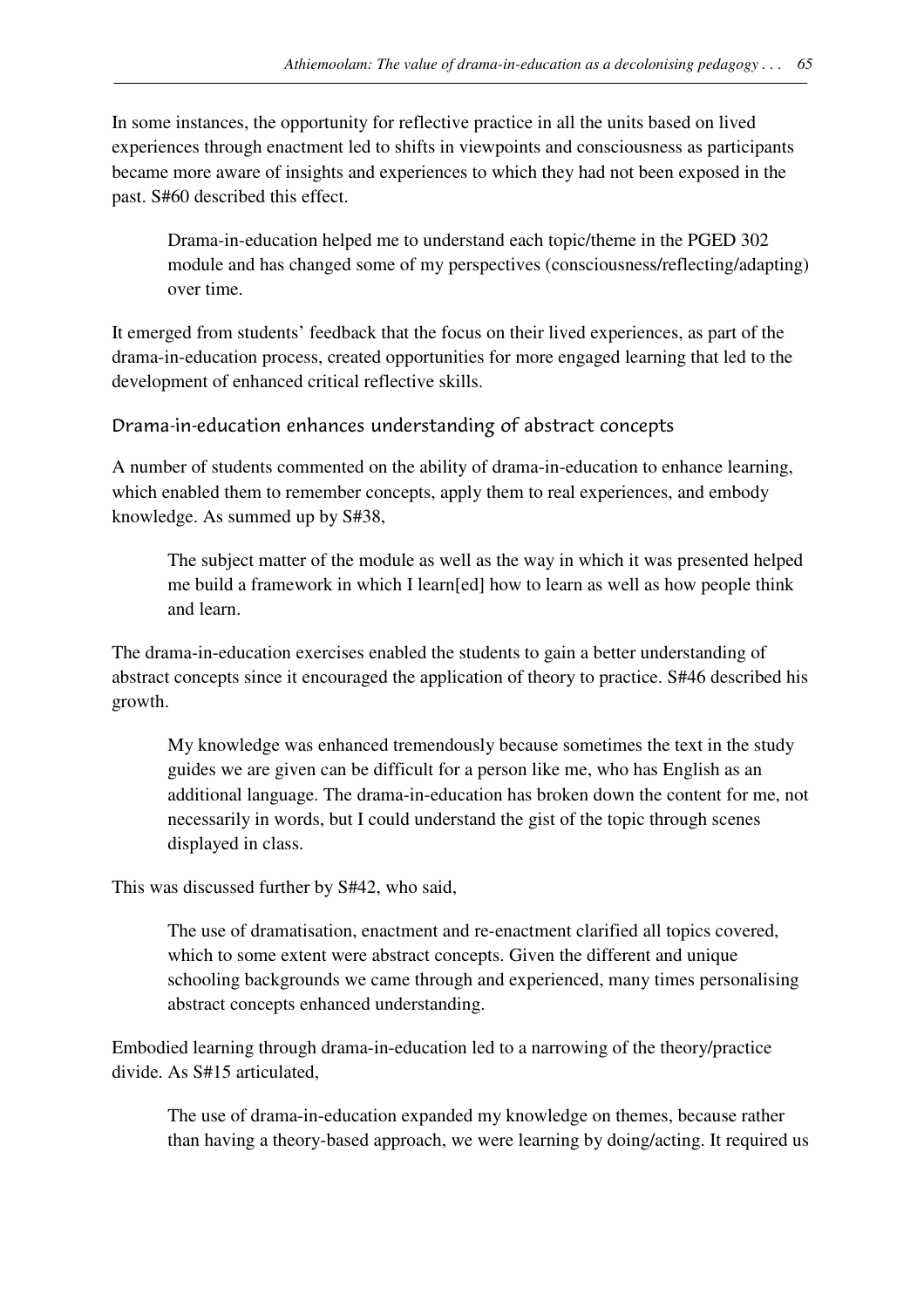to do extra research and have a more practical approach, which assisted us in remembering the themes.

Students indicated that drama-in-education has the potential to contribute significantly to clarifying difficult theoretical constructs, to enhancing meaning and understanding, and to supporting learning in the university lecture room.

Promotes collaborative learning and builds relationships

A number of students identified the promotion of collaborative learning and the focus on building relationships as positive features of drama-in-education. Collaborative learning led to the development of interpersonal, intercultural, and social competence. S#12 described the advantages of collaborative learning.

The drama allowed us as students to know each other by names and learn to work as a team whereby each member has a role to play.

Since the process was inclusive, it encouraged mastery of learning which heightened understanding. For S#9,

Drama in the classroom gave me the power to master my own thinking as an individual and together with others—learning from others and others learning from me. It brought the realities of life alive.

The opportunity to work collaboratively in diverse groups promoted understanding of diversity because students were able to share ideas and learn from each other. For S#6,

Being a diverse group, drama equipped us to embrace our diversity individually and as a group and each contact session became a learning to learn experience.

Students felt that the collaborative learning that stemmed from the drama-in-education processes contributed to their own learning and understanding of issues and challenges.

## Discussion

The findings emerging from the study indicate that although students were initially sceptical about the implementation of drama-in-education as pedagogy, on-going exposure made them aware of its inherent value in promoting more engaged teaching and learning. Their initial negativity could be ascribed to the significance they accorded to knowledge as an instrumental commodity that has value only if it can be applied to one's workplace, one's professional development, or graduate study socialisation (Wagner & Shahjahan, 2015). In the context of the pre-service teacher education programme, the implementation of novel strategies such as drama-in-education, which can lead to ambiguity, could be interpreted as ineffective teaching, or as the teacher not doing his or her job in bridging theory and practice. This kind of thinking tends to view the construction of knowledge in reductionist ways. In the context of this study the implementation of an unfamiliar pedagogical practice such as drama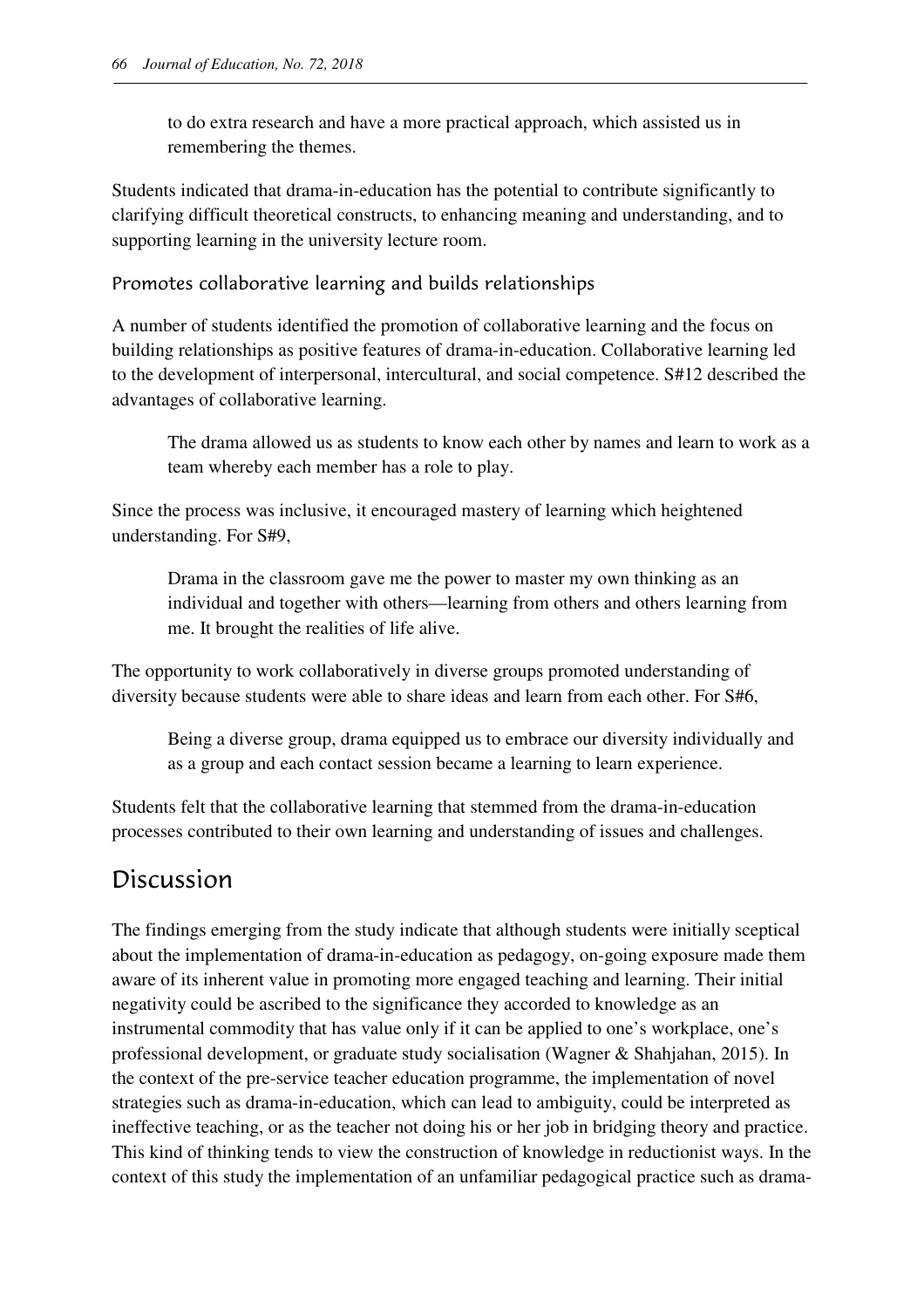in-education to teach a third-year education module challenges students to engage beyond the traditional boundaries of academic practices and explore issues beyond a solely intellectual frame of reference.

The most significant finding arising from this study is that students' understanding of concepts such as humanising pedagogy, social justice, diversity, and hegemony was enhanced through their drama-in-education experiences. In their roles as both participants and viewers, through the embodied learning, the students acquired a depth of understanding of abstract concepts. There was a realisation that the humanising pedagogy involved "different ways of teaching" (S#55), sharing power with learners and not being the "power source" (S#20); that hegemony leads to "inequality in the system based on power"(S#18), and that diversity is not only limited to race and class so we should make provision for linguistic diversity, too (S#36 and S#23). In the context of this study the students were able to disrupt, transform, and play with meanings that may be more difficult to access and convey through dialogue only (Wagner & Shahjahan, 2015). The mere act of embodying particular forms of privilege or oppression in their roles as either humanising or dehumanising teachers, for example, enhanced their understanding of what it means to be a humanising teacher and to reflect on the kind of teachers they would like to be (S#63, S#55, and S#40). Embodied learning through drama-in-education enabled students to explore "the shifting and contextual ways that they experience privilege and, more precisely, how privileges are afforded based on race, gender, class or sexuality and are made manifest in relation to, and in conjunction with, other aspects of identity within context-specific ways" (Zingsheim & Goltz, 2011, p. 230). According to these scholars, when students are able to explore multiple entry points from a variety of embodied and lived experiences they gain deeper insights into pressing educational challenges and this was certainly true for my students. A prominent theme that emerged from my findings relates to the value of drama-in-education as pedagogy that promotes multiple ways of seeing and learning. The collaborative meaning-making enabled students to become "open-minded" (S#10), "[think] broader and [in] more complex [ways]" (S#8), and be accepting of "different interpretations" (S#30).

The drama-in-education process also promoted collaboration which led to active meaningmaking and enhanced learning. This is borne out by excerpts from students' written accounts such as the one that mentioned "mastering my own thinking in collaboration with others" (S#9) and the one that explained, "We helped each other to understand the [themes]" (S#12). According to Adomat (2009) the social negotiation aspect of drama-in-education provides ample opportunities for embodied performance, enhanced meaning-making, and deepening insights, thereby facilitating the critical engagement so important to Freire (1983).

The findings also indicated that the incorporation of students' lived experiences through "using everyday situations" (S#6) and integrating content into "[their] everyday lives" (S#28) led to embodied learning. The opportunities for embodied learning opened up perceptual possibilities that enabled the students "to feel more, sense more and be more consciously in the world" (Green, 2001, p. 10). In this way students felt more empowered to use their own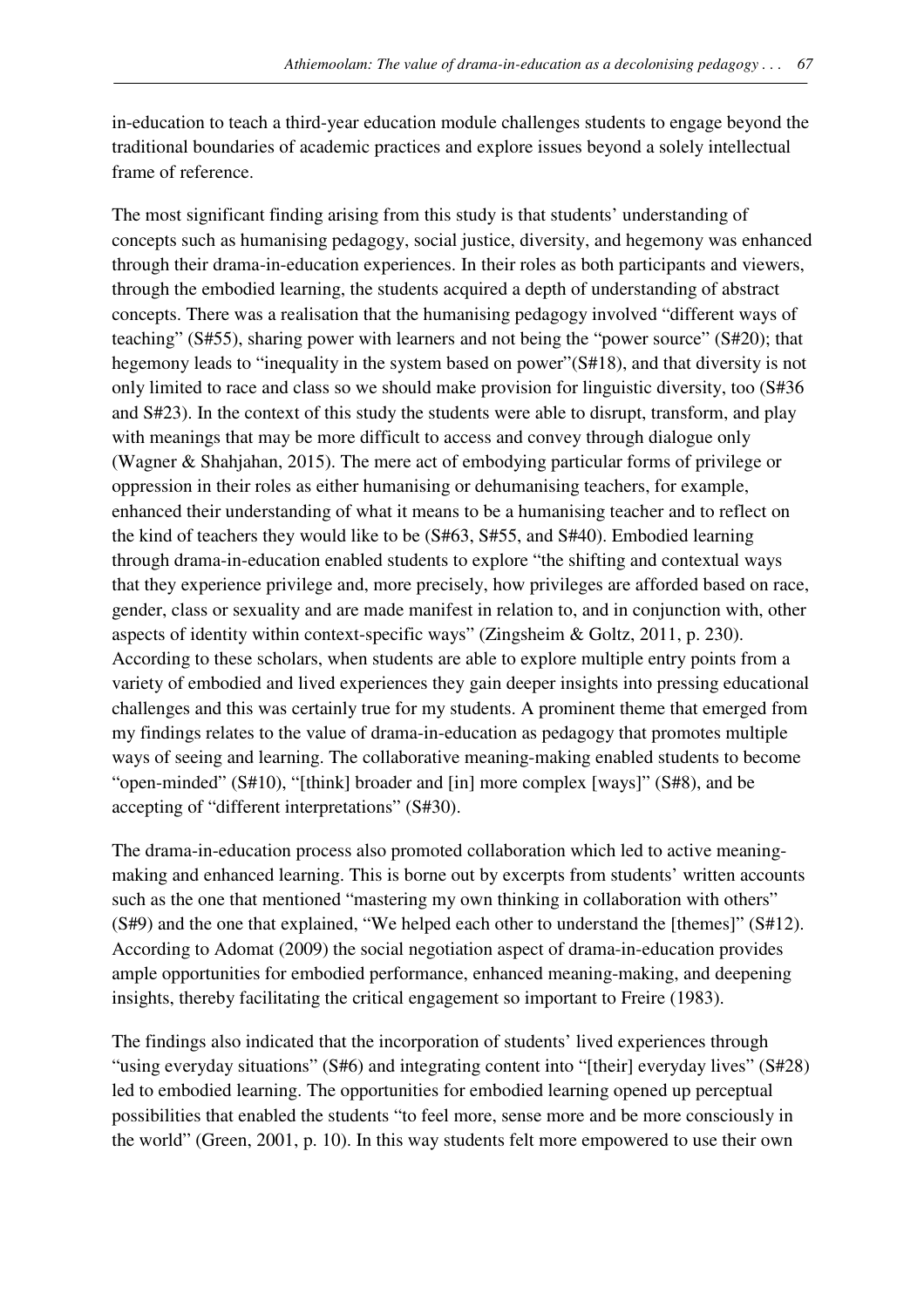language and to share their own cultural practices, both of which led to collaborative meaning-making.

In exploring possibilities and choices relating to the creation of their drama-in-education presentations students were afforded opportunities to reflect on this "make believe" world themselves within the "real world" (O'Neill & Lambert, 1990, p. 11). In this way according to Van der Berg, Coetzee, & Munro (2014) participants could fluctuate between "empathetic involvement" and "objective detachment" (p. 224) which produces two modes of learning the "participant-in-role looking from the inside out and that of the spectator participant looking from the outside in" (Munro & Coetzee, 2007, p. 100) that allow for embodied understanding, critical thought, and layered reflection.

By working with our bodies in the classroom we can "open up experiential enquiry among our students and ourselves about how our everyday practices are linked to discursive mechanisms of power" (Harman & French, 2004, p. 4). In this way, according to hooks, (1994) we challenge how power is established and entrenched in institutions of learning. Until the body in play is afforded an important space in educational institutions (hooks, 1994; Warren, 1999), we continue to support the status quo characterised by disembodied and hierarchical teaching practices.

The findings of my study indicate that the use of decolonising thought, through the medium of drama-in-education, challenges traditional colonial forms of knowledge production that privilege rationality and disembodiment consistent with Eurocentric systems of thought (Dei, 2000; Shahjahan, 2014). As pedagogy, drama-in-education subverts the traditional notion of education in that it affords students the opportunity to create their own contexts for learning, use their bodies to co-create their lived experiences through enactment, and critically reflect on these experiences. This correlates with Freire's (1983) conceptualisation of action and reflection and his critique of the banking system of learning.

## Conclusion

The findings arising from this small-scale study indicate that drama-in-education, as a decolonising pedagogy, has a constructive contribution to make in enhancing pre-service student teachers' understanding of critical reflective teaching and learning. Furthermore, in the context of this study, as highlighted by students, it has the potential to promote multiple perspectives of reality, collaborative and embodied learning, and critical engagement with abstract concepts. The embodied strategies such as tableaus, improvisations, and role plays have a significant contribution to make in education since they have the potential to stimulate critical engagement with key issues confronting education such as social justice, power, and privilege. As a field, drama pedagogy has a rich tradition of seminal works by Boal (1979), Wagner (1979), Heathcote & Bolton (1995) and others that have their origin in the 1960s. Any current desire among educators to transform their practice with a view to implementing more critical reflective pedagogies to decolonise their teaching will place drama-in-education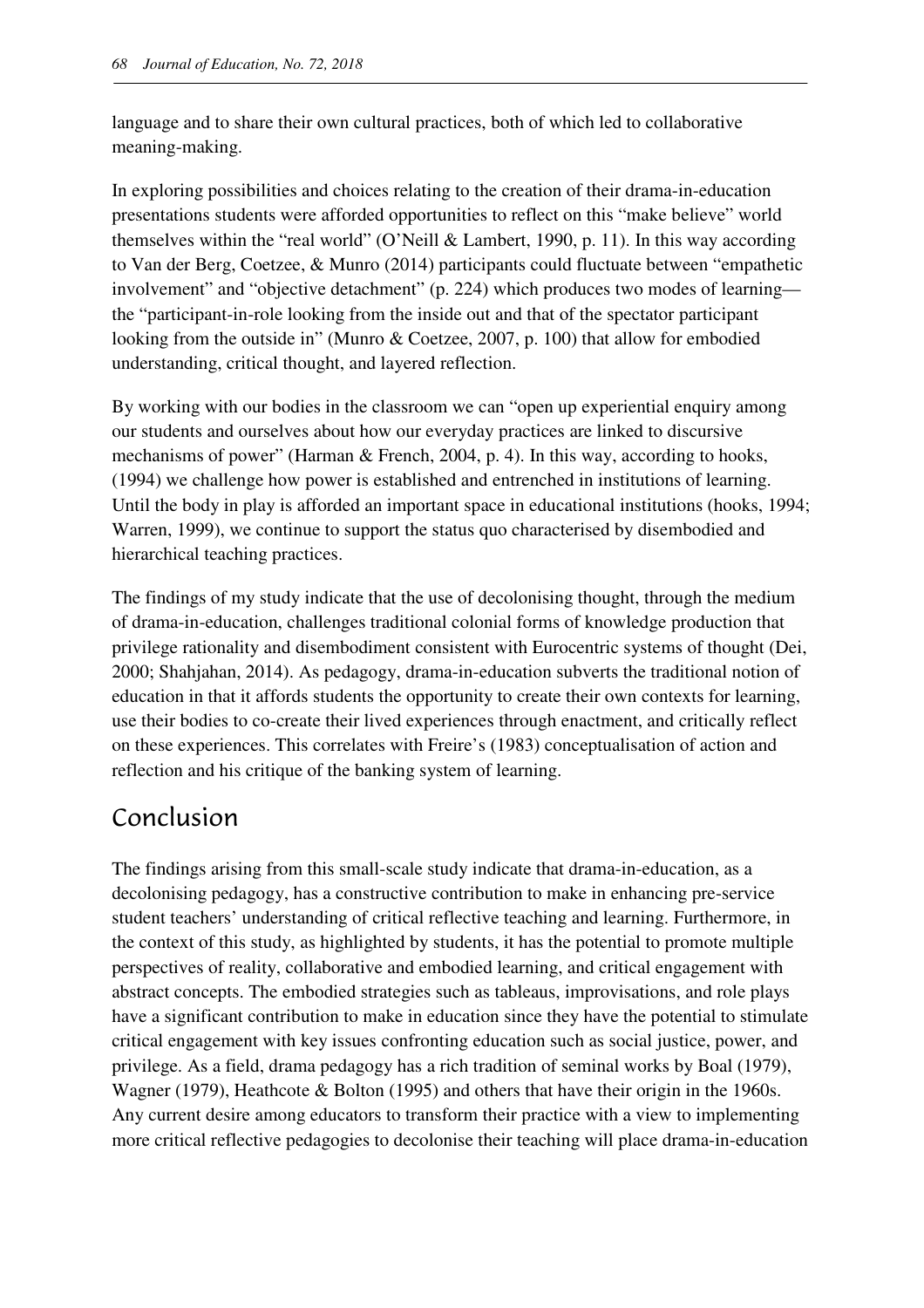at the forefront because of its potential to stimulate embodied learning through critical engagement.

As a decolonising pedagogy drama-in-education creates ample opportunities for the lecturer to share power with his or her students so that their voices can be heard; the roles of the lecturers and students need to be adapted and transformed if constructive meaning-making is to be realised. This implies that lecturers need to accept their liberatory and constructivist roles and not perceive themselves as giving up their power; they need to be, as described by Stylslinger (2000), "humble, flexible, co-operative and receptive" (p. 192).

Implementing drama-in-education as an anti-oppressive pedagogy enables one to move beyond traditional Eurocentric paradigms, unsettling dominant tropes and work towards incorporating a more holistic decolonised approach that acknowledges multiple worldviews. Building on theorising established by Freire (1998) and Dewey (1934) drama-in-education challenges the artificial construction of the mind-body split and has the potential to deconstruct thinking steeped in Eurocentric paradigms and unexamined systems of privilege (Wagner & Shahjahan, 2015).

This approach encompasses an acknowledgement that diverse systems of knowledge exist and holistic learning requires us to redefine power relations in the university lecture room so that the interconnected relationship between students, their peers, the lecturer, and their broader social and cultural environments can be foregrounded. The achievement of this ideal requires a pedagogy that moves beyond psychologically informed approaches that privilege the individualistic learner and his or her mind. It is in this context that drama-in-education offers the possibility for the promotion of embodied, collaborative learning through artsbased strategies such as tableaus, improvisations, and role plays.

### References

- Adomat, D. S. (2009). Actively engaging with stories through drama: Portraits of two young readers. *The Reading Teacher, 62*(8), 628–636.
- Beyer, L. E. (2001). The value of critical pedagogy in teacher education. *Journal of Teacher Education, 52*(2), 151–163.
- Boal, A. (1979). *Theatre of the oppressed*. London, UK: Pluto Press.
- Bolton, G. (1999). *Acting in classroom drama: A critical analysis*. Oakhill, UK: Trentham Books.
- Butler, J. (1988). *Performative acts and gender constitution: An essay in phenomenology and feminist theory*. New York, NY: Routledge.
- Canaan, J., & Shumar, W. (Eds.). (2008). *Structure and agency in the neoliberal university*. New York: Routledge.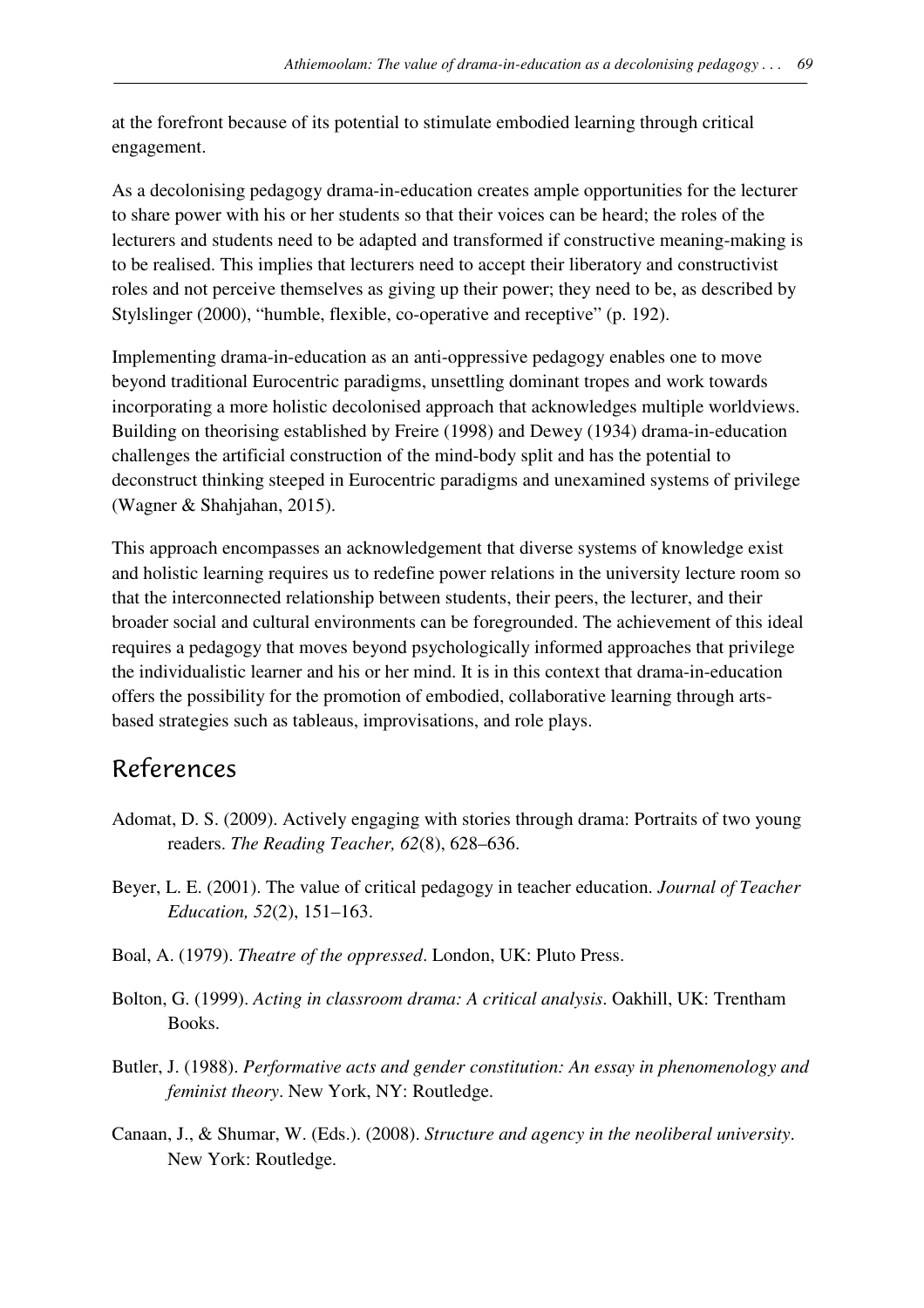- Cresswell, J. W. (2007). *Qualitative inquiry and research design: Choosing among five approaches*. London, UK: SAGE.
- De Vos, A., Strydom, H., Fouche, C., & Delport, R. (2011). *Research at grassroots*. Pretoria, RSA: Van Schaik.
- Dei, G. J. S. (2000). Rethinking the role of indigenous knowledges in the academy. *International Journal of Inclusive Education, 4*(2), 111–132.
- Dewey, J. (1934). Art as experience. New York, NY: Capricorn Books.
- Elliot, D. J. (2007). Puerto Rico: A site of critical performative pedagogy. *Action, Criticism and Theory for Music Education, 6*(1): 2–28.
- Freiler, T. (2008). Learning through the body*. New Directions for Adult and Continuing Education, 119*, 37–47.
- Freire, P. (1983). *Pedagogy of the oppressed* (M. B. Ramos, Trans.). New York, NY: Continuum.
- Freire, P. (1998). *Teachers as cultural workers: Letters to those who dare to teach*. Boulder, CO: Westview Press.
- Gatimu, M. W. (2009). Rationale for a critical pedagogy of decolonization: Kenya as a unit of analysis. *Journal for Critical Education Policy Studies, 7*(2), 67–97.
- Giroux, H. (2011). *On critical pedagogy*. New York, NY: Continuum.
- Goffman, E. (1959). *The presentation of self in everyday life*. Garden City, NY: Doubleday.
- Green, M. (2001). Variations on a blue guitar: The Lincoln Center Institute lectures on aesthetic education. New York, NY: Teachers College Press.
- Harman, R., & French, K. (2004). *Critical performative pedagogy: A feasible praxis for teacher education*. Retrieved from https://www.researchgate.net/publication/284287567 Critical performative pedagog y\_A\_feasible\_praxis\_in\_teacher\_education
- Heathcote, D., & Bolton, G. (1995). *Drama for learning: Dorothy Heathcote's mantle of the expert approach to education*. Portsmouth, NH: Heineman.
- hooks, b. (1994). *Teaching to transgress: Education as the practice of freedom*. New York, NY: Routledge.
- Kalogirou, K. (2016). Step into drama and teach English affordably. *Scenario, 10*(1), 33–46.
- Kovacs, G. (2014). Applied drama and theatre: Drama techniques in teaching English for specific purposes. *Acta Universitatis Sapientiae Philoligica, 6*(3), 391–409.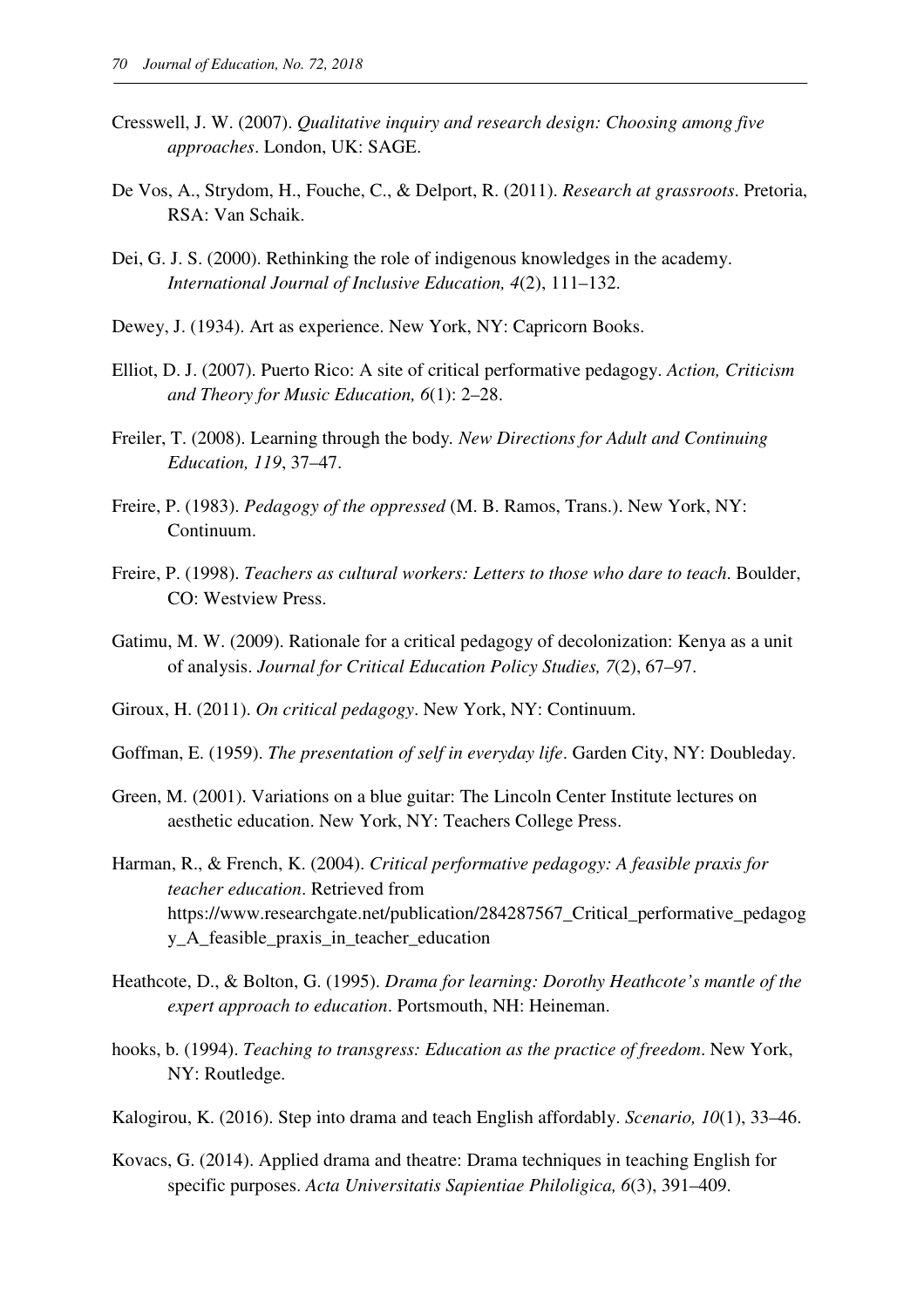- McLaren, P. (1988). The liminal servant and the ritual roots of critical pedagogy. *Language Arts, 65*(2), 164–179.
- McLaren, P. (1989). *Life in schools: An introduction to critical pedagogy in the foundations of education*. New York, NY: Longman.
- McLaren, P. (1995). *Critical pedagogy and predatory culture: Oppositional politics in a postmodern era*. London, UK: Routledge.
- McLaren, P. (1998). *Life in schools: an introduction to critical pedagogy in the foundations of education* (3rd ed.). New York, NY: Longman.
- Munro, M., & Coetzee, M. H. (2007). Mind the gap: Beyond whole brain learning. *South African Theatre Journal, 21*(1), 92–108.
- Nicholson, H. (2009). *Theatre and education*. Basingstoke: Palgrave Macmillan.
- O'Neill, C., & Lambert, A. (1990). *Drama structures: A practical handbook for teachers*. London, UK: Heinemann.
- Pineau, E. L. (1994). Teaching is performance: Reconceptualizing a problematic metaphor. *American Educational Research Journal, 31*, 3–25.
- Pineau, E. L. (1998). Performance studies across the curriculum: Problems, possibilities and projections. In S. J. Dailey (Ed.), *The future of performance studies: Visions and revision* (pp. 128–135). Annandale, VA: National Communication Association.
- Pineau, E. L. (2002). Critical performative pedagogy. In N. Stuckey & C. Wimmer (Eds.), *Teaching performance studies* (pp. 41–54). Carbondale, IL: Southern Illinois Press.
- Shahjahan, R. A. (2014). From No to Yes: Postcolonial perspectives on resistance to neoliberal higher education. *Discourse Studies in the Cultural Politics of Education, 35*(2), 219–232.
- Styslinger, M. E. (2000). Relations of power and drama in education: The teacher and Foucault. *Journal of Educational Thought, 34*(2*)*, 183–199.
- Szauder, E. (2002). *Drama as pedagogy: An alternative argument for developing a curriculum based on drama*. Retrieved from http://magyarszak.unimiskolc.hu/kiadvanyok/drama2002/ea/szauder.htm
- Tejeda, C., & Espinoza, M. (2002). *Toward a decolonizing pedagogy: Social justice reconsidered*. Retrieved from http://whereareyouquetzalcoatl.com/mesofigurineproject/EthnicAndIndigenousStudie sArticles/TejedaAndEspinoza2013.pdf